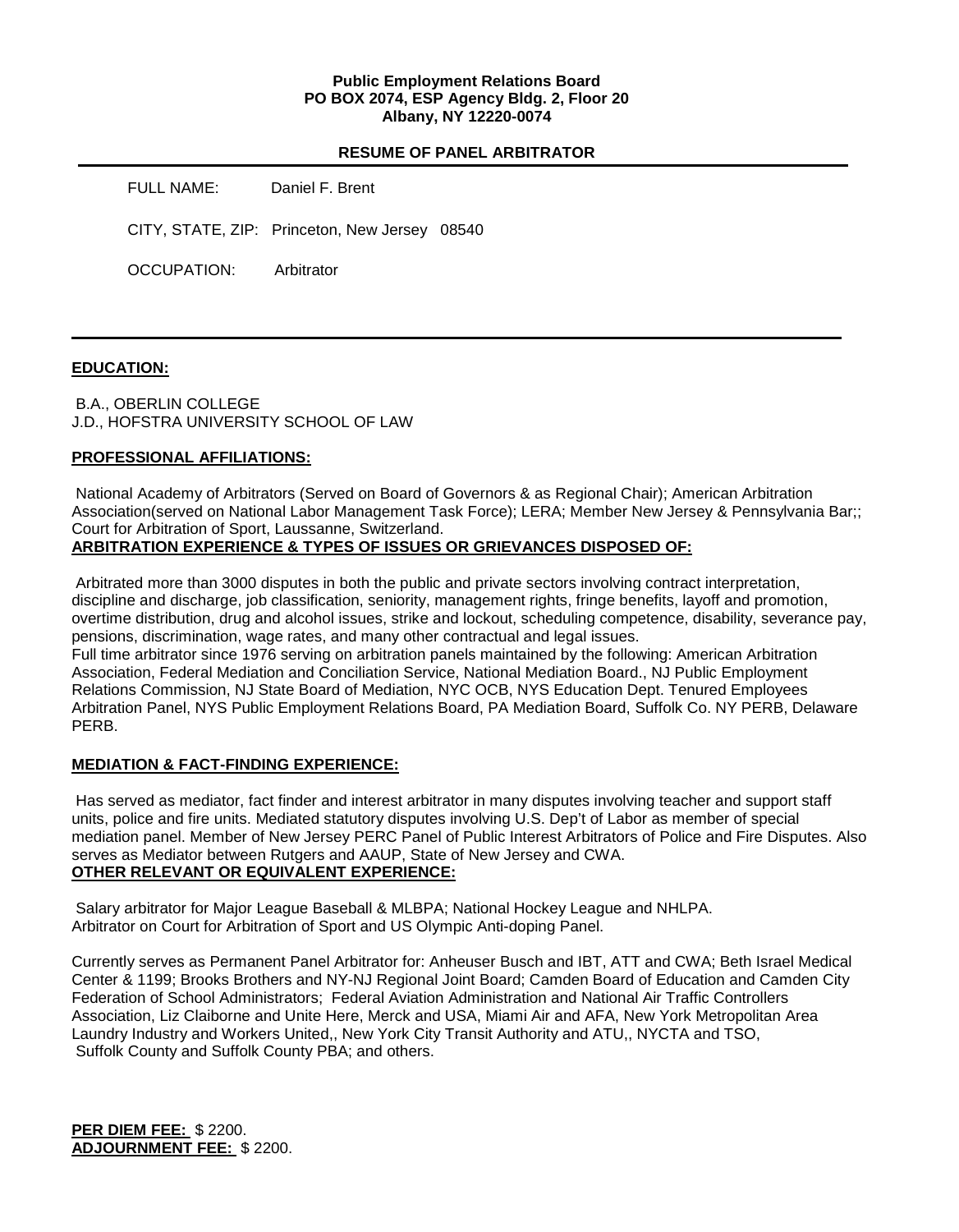# **SUBMITTED BY ARBITRATOR Brent ON JANUARY 1, 2016**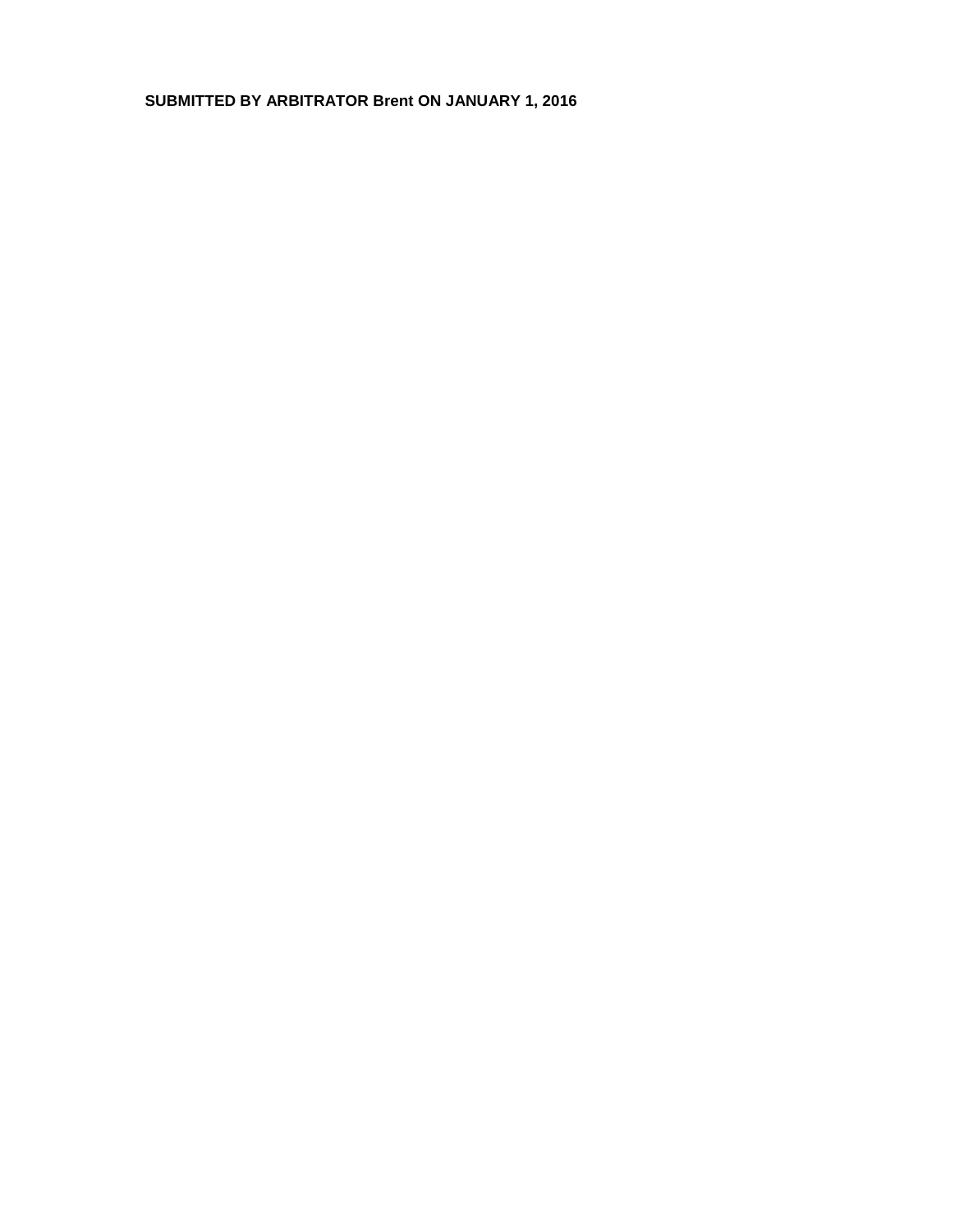#### **Public Employment Relations Board PO BOX 2074, ESP Agency Bldg. 2, Floor 20 Albany, NY 12220-0074**

## **BILLING DISCLOSURE STATEMENT**

## ARBITRATOR'S NAME: **Daniel F. Brent**

The following is a description of my fees and expenses:

## A) HEARING TIME.

- (1) My per diem is \$2200 for each day or any part thereof spent hearing a case.
- (2) If a hearing day exceeds 7 hours, I charge:

 $\Box$ a second full per diem  $\Box$ a prorated per diem

 $\Box$ no additional charge  $\Box$ other (describe) : OCCASIONALLY, I WILL ADD 1/4 TO 1/2 DAY.

(3) Additional comments:

## B) STUDY TIME.

- (1) I charge \$ 2200 for each day spent in preparation of the opinion and award.
- (2) This charge  $\boxtimes$  will  $\Box$  will not be prorated for partial days devoted to such preparation.
- (3) Additional comments:

## C) TRAVEL TIME AND EXPENSES.

(1) When travel time plus hearing time exceeds 10 hours in a calendar day:

 $\Box$  Not applicable (no additional charge)

| $\boxtimes$ I charge as follows (describe): OCCASIONALLY, I WILL ADD 1/4 TO 1/2 DAY. |  |  |
|--------------------------------------------------------------------------------------|--|--|
|--------------------------------------------------------------------------------------|--|--|

(2) I charge for actual, travel-related expenses incurred in connection with the case  $\boxtimes$ YES  $\Box$  NO.

Where appropriate, a mileage charge for auto travel will be billed at:

 $\Box$  Prevailing IRS rate  $\boxtimes$  Other (describe): .55

(3) When the scheduled hearing day(s) requires an overnight stay:

There is no charge, other than for lodging and subsistence.

- $\boxtimes$ I charge as follows (describe): Prorated travel time plus travel expenses
- (4) Additional Comments: